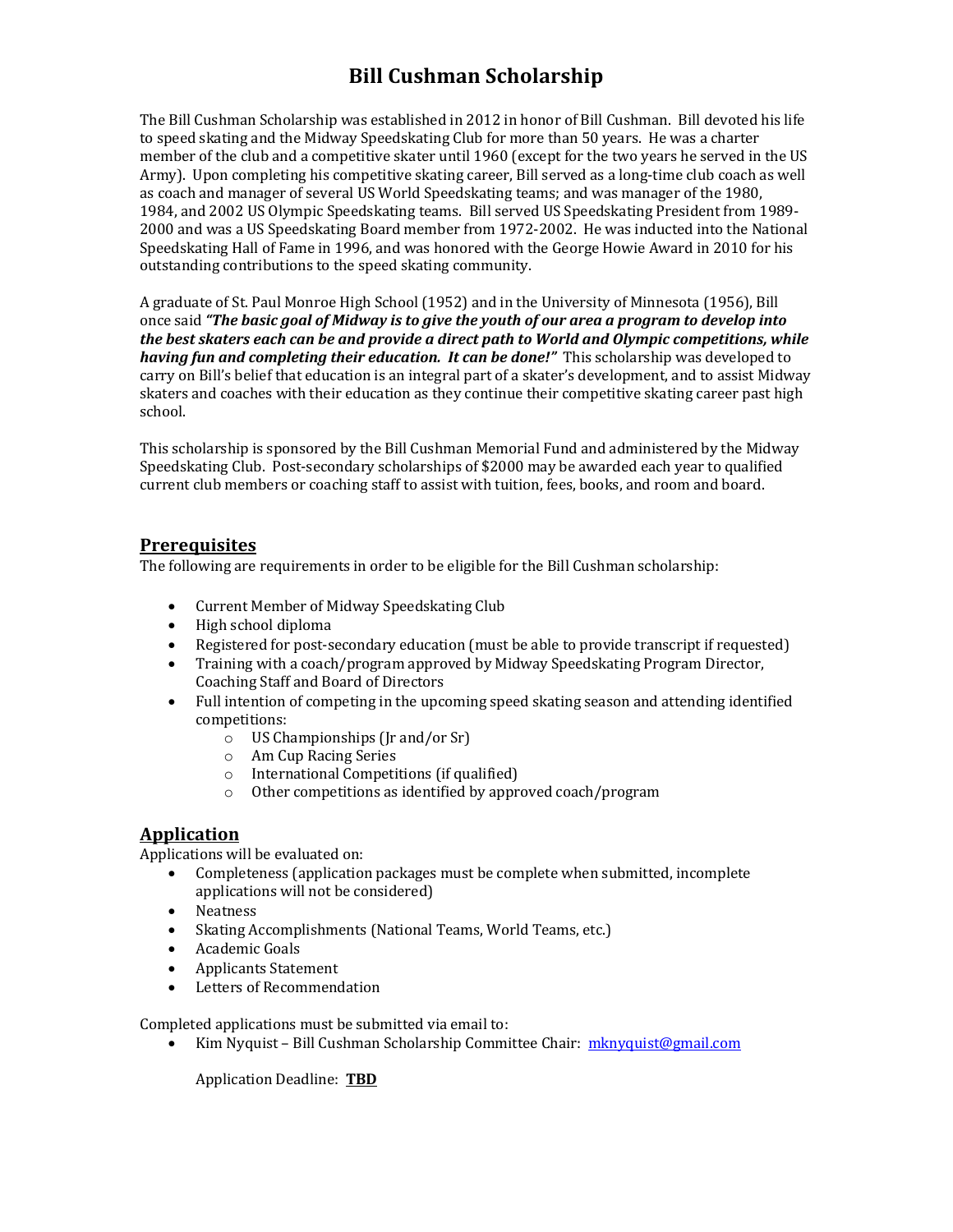## **2022 CUSHMAN SCHOLARSHIP APPLICATION**

## **APPLICANT INSTRUCTIONS**

Applicants for a BILL CUSHMAN scholarship must continue to be a member of the Midway Speedskating club and plan on continuing to compete Nationally or internationally in Speedskating competitions while pursuing a college education. Applicants must be a high school senior intending to attend college in the next academic year, a student currently enrolled in an undergraduate or graduate degree program at a recognized college or university, or an individual planning to resume their education in the next academic year at the college level. Scholarship awards will be sent directly to the college or university of the applicants choosing to be credited to his or her account for the 2022-23 school year. If you are awarded the scholarship and you do not compete in the 2022-23 season you will have to pay back the money to Midway Club.

**APPLICANT:** Complete all sections of this application. Use N/A in sections that don't apply to you.

The Covid-19 pandemic has dominated the news and disrupted the lives of everyone in 2020 - 2022. The Scholarship Committee understands that opportunities for training, and competition as well as for service to school or community were vastly curtailed. Recognizing these facts, the Scholarship Committee will give greater weight to the applicant's academic achievement and the quality of the essay. In addition to the expression of financial need, the essay should include a discussion of the how hardships of the past year have impacted your life.

Send all documents as **PDF FILES** via e-mail to Kim Nyquist(**mknyquist@gmail.com**) referencing Cushman Scholarship Committee.

## **APPLICATIONS MUST BE SENT ON OR BEFORE April 1, 2022.**

### **IMPORTANT - The following criteria will be used to evaluate your application:**

- **Completeness of application,**
- **expressed financial need,**
- **academic achievements,**
- **quality of essay,**
- **letters of reference,**
- **level of skating experience**
- **school or community service,**
- **current and continuing member of the Midway Speedskating Club**

Applications, including all support documents and completed application must be sent electronically as PDF files on or before **April 1, 2022.** Awards will be announced at Midway annual banquet.

**QUESTIONS: E-mail, Kim Nyquist (mknyquist@gmail.com) Scholarship Committee Chair.**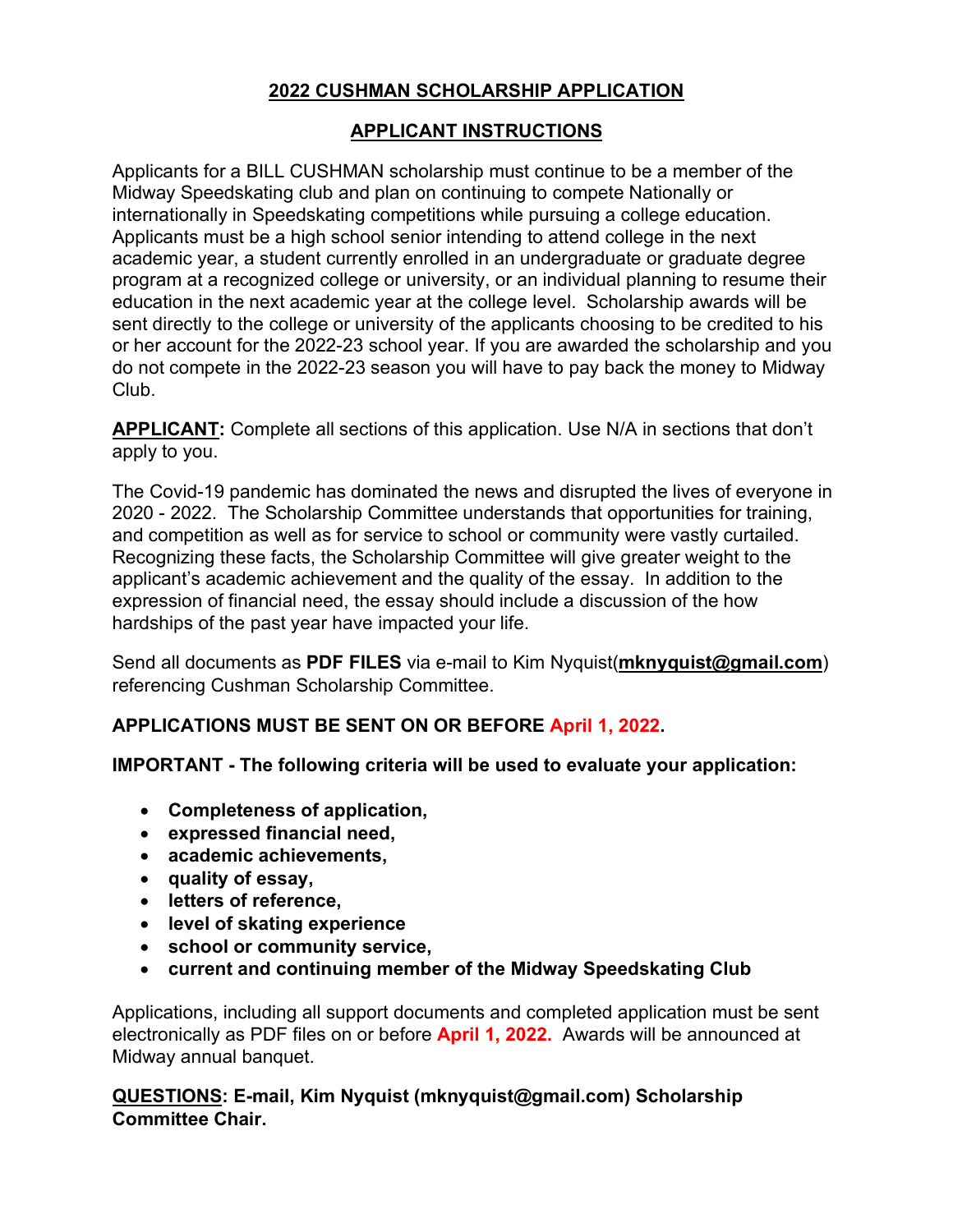### **2022 BILL CUSHMAN SCHOLARSHIP APPLICATION**

| <b>1. PERSONAL</b> |                               |                                                                                                                                                                                                                                |                                                                                                                |                                                             |     |
|--------------------|-------------------------------|--------------------------------------------------------------------------------------------------------------------------------------------------------------------------------------------------------------------------------|----------------------------------------------------------------------------------------------------------------|-------------------------------------------------------------|-----|
|                    |                               |                                                                                                                                                                                                                                |                                                                                                                |                                                             |     |
|                    |                               |                                                                                                                                                                                                                                |                                                                                                                |                                                             |     |
|                    | Number Street                 |                                                                                                                                                                                                                                | City                                                                                                           | State                                                       | Zip |
|                    |                               | Phone Phone and the contract of the contract of the contract of the contract of the contract of the contract of the contract of the contract of the contract of the contract of the contract of the contract of the contract o |                                                                                                                |                                                             |     |
|                    |                               | <b>2. SPEED SKATING HISTORY</b>                                                                                                                                                                                                |                                                                                                                |                                                             |     |
|                    |                               |                                                                                                                                                                                                                                | Year first registered with MIDWAY CLUB? Notice that the control of the control of the control of the control o |                                                             |     |
|                    |                               |                                                                                                                                                                                                                                |                                                                                                                |                                                             |     |
|                    | <b>3. EDUCATION</b>           |                                                                                                                                                                                                                                |                                                                                                                |                                                             |     |
|                    |                               |                                                                                                                                                                                                                                |                                                                                                                |                                                             |     |
|                    |                               |                                                                                                                                                                                                                                |                                                                                                                |                                                             |     |
|                    | <b>Other Schools Attended</b> |                                                                                                                                                                                                                                |                                                                                                                |                                                             |     |
|                    |                               | <b>Extra Curricular Activities &amp; Awards</b>                                                                                                                                                                                |                                                                                                                |                                                             |     |
|                    |                               |                                                                                                                                                                                                                                | Include tutoring, student government, ROTC, volunteer coach (non skating), etc.                                |                                                             |     |
|                    |                               |                                                                                                                                                                                                                                |                                                                                                                |                                                             |     |
|                    |                               |                                                                                                                                                                                                                                |                                                                                                                |                                                             |     |
|                    |                               |                                                                                                                                                                                                                                |                                                                                                                |                                                             |     |
|                    |                               |                                                                                                                                                                                                                                |                                                                                                                | **ATTACH ALL AVAILABLE TRANSCRIPTS, INCLUDING MOST RECENT** |     |
|                    |                               |                                                                                                                                                                                                                                | FROM HIGHSCHOOL OR COLLEGE YOU ARE ATTENDING                                                                   |                                                             |     |

### **4. EDUCATIONAL GOALS**

| Name of University or School you plan to attend |  |  |  |  |  |
|-------------------------------------------------|--|--|--|--|--|
| Degree you plan to obtain                       |  |  |  |  |  |
| Career you plan to pursue                       |  |  |  |  |  |

#### **5. APPLICANTS STATEMENT**

**Attach an explanation, (1 page max) describing**

- **Your personal goals, for life, and for speed skating;**
- **School or community service,** examples: hospital volunteer, Scout leader, Eagle Scout, Volunteer fireman, volunteer coach (non skating), Habitat for Humanity, National Guard, EMT, etc.;
- **How THE CUSHMAN Scholarship could help you. Note that these are for post-secondary education. Scholarship funds may NOT be used to support expenses for training, travel for competition, equipment, or coaching;**